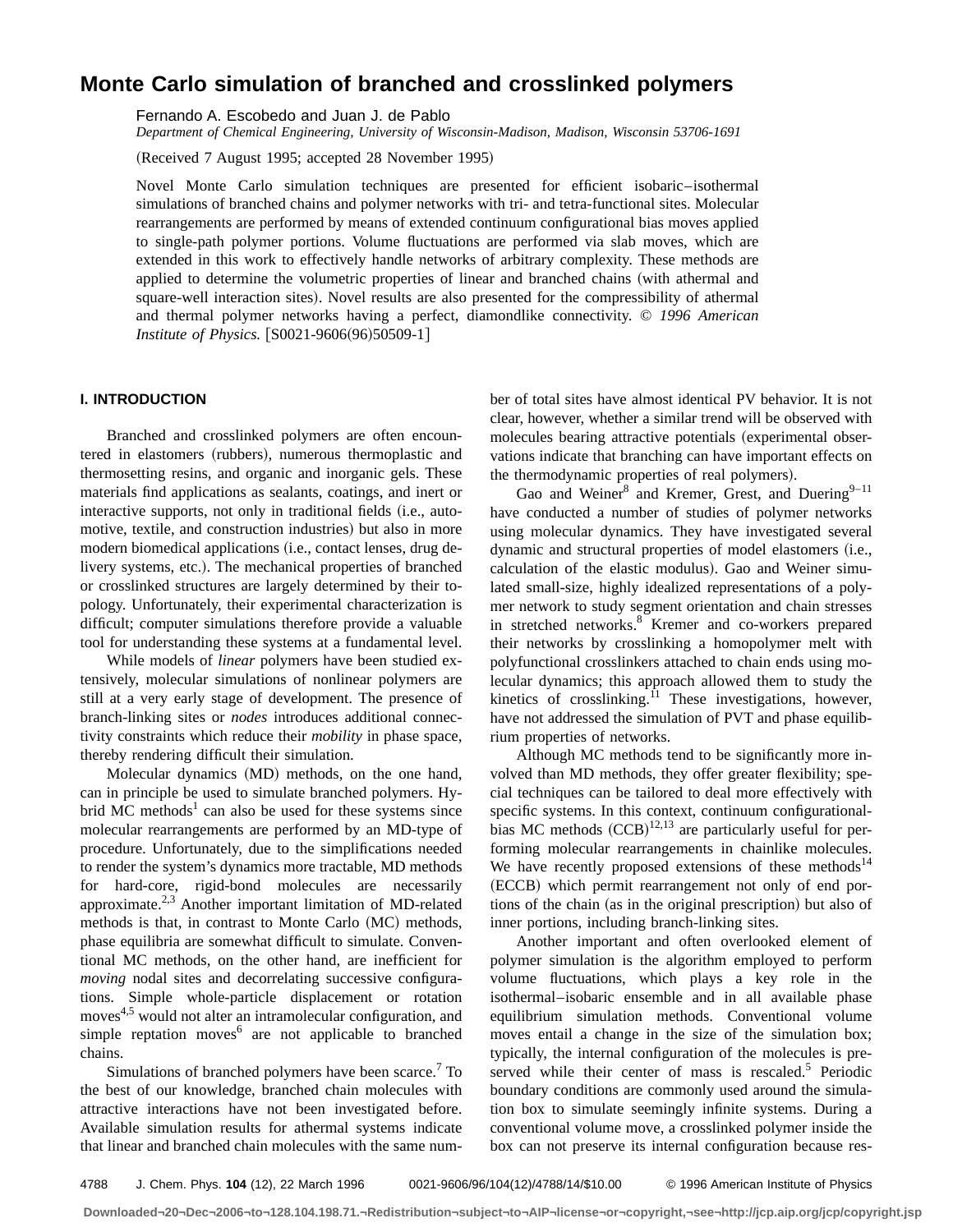caling its coordinates isotropically leads to overlaps and/or broken bonds. A systematic and effective means for concertedly rearranging the polymer network while changing the volume is necessary to *relax* the system to low, viable energy states. While force-bias or hybrid techniques could be implemented for this purpose, such global rearrangements, if fruitful, would be inefficient.

Our recently proposed *slab* moves provide an attractive means of performing volume fluctuations.<sup>15</sup> Volume and molecular rearrangements are constrained to occur within a thin *slice* of the simulation box, thereby greatly reducing the magnitude of the problem. Such moves have been shown to result in a fast equilibration of the density in NPT simulations of hard core and square-well chain systems, particularly for long chains at liquidlike densities.<sup>15,16</sup> Note, however, that slab moves as originally proposed are only applicable to linear chains. We present in this work extensions of the method to enable simulation of branched and crosslinked polymers. These extensions are necessary because, whenever repositioned within the slab, branch linking sites require special moves to comply with the increased number of connectivity constraints.

In this study we present implementations of ECCB moves as applied to branched molecules with 3 and 4 branch linking sites. We then describe the extensions of slab volume moves to branched and crosslinked polymers. We apply these moves to simulate athermal and thermal (square-well) branched chains and we evaluate the effect of attractive interactions on the packing properties of such systems. We also present isothermal PV data for pure, ideal networks having a diamondlike topology of nodes and a discussion of our results. To the best of our knowledge, our results constitute the first systematic study of the PVT properties of polymer gels by computer simulation.

## **II. THEORY**

In this study we consider flexible molecules formed by spherical sites connected by rigid bonds. Two types of nonbonded site–site interactions are considered, namely, hard $core (HC)$  and square-well  $(SW)$  potential energy functions

$$
u_{HC}(r) = \infty, \quad r < \sigma
$$
  
= 0, \quad r > \sigma,  

$$
u_{SW}(r) = \infty, \quad r < \sigma
$$
  
= -\epsilon, \quad \sigma \leq r \leq \lambda \sigma

$$
=0, \quad r \ge \lambda \sigma,\tag{2}
$$

where *r* is the site–site distance,  $\sigma$  is the site diameter,  $\epsilon$  is the depth of the well, and  $(\lambda - 1)$  is the width of the well, which is set here to a value of 0.5.

# **A. ECCB moves for nodal sites**

Reference 14 presents a detailed description of the use of ECCB moves for branched molecules. Figure 1 shows a schematic molecular configuration around a 3-branch node. One of the most general prescriptions for performing mo-

5  $3"$  $2<sup>n</sup>$  $\overline{\mathbf{3}}$  $2'$  $\mathbf{R}$ 

FIG. 1. Example of a local conformation of a chain portion around a trifunctional node (site 1). The numbering is arbitrary.

lecular rearrangements consists of proposing a simultaneous repositioning of an arbitrary section of the molecule, which may include nodes and multiple paths (or threads). For instance, in Fig. 1 the sites to be repositioned could include sites  $3', 2', 1, 2, 2'', 3''$ , and  $4''$ ; when these sites are temporarily *deleted*, the chain is left open at three points (sites 4', 3, and  $5$ "). In such a case the growing process first proceeds by closing two of the open sites (for instance, from  $4'$  to 3) and then continues by closing the third open site from the node (i.e., from 1 to  $5'$ ).<sup>14</sup> Such an approach can be equally implemented on *n*-branch nodes, where  $n > 2$ . Note that in general the last site to be regrown cannot be an *n* node if  $n > 4$ .

The general approach just described is robust but somewhat involved in that it requires a systematic and reversible way of selecting different sections of the chain to be *moved*. Furthermore, a bookkeeping scheme would also have to be devised to handle the regrowing of multiple paths with all their possible variations. For this study we have instead implemented a variation of the general approach in which only a *single* path of sites is selected for repositioning. The single path may or may not contain a node; for instance, in Fig. 1 a path could consist of sites  $2'$ , 1, 2, and 3. A shortcoming of this particular variation is that nodes having at most 4 branches can be handled. Fortunately, such a limitation is not serious in practice because realistic molecules do not have coordination numbers  $(N_{\text{co}})$  above 4. We now describe in detail the sequence of steps for such a method:

 $(1)$  Select at random the chain to be moved.

 $(2)$  Choose randomly a path of  $(connected)$  sites within the chain [the sites constitute a set  ${N<sub>s</sub>}$ ] and delete them temporarily. Let  $N<sub>cut</sub>$  be the number of sites to be repositioned and  $N_{open}$  the number of sites left open when the  $N_{\text{cut}}$ sites are deleted.

 $(3)$  If no nodal site belongs to  ${N<sub>s</sub>}$ , two cases may occur. When an end-site  $\in \{N_s\}$ , an outer ECCB move (a standard CCB move) is performed and the growing sequence is such that the end-site is the last site to be repositioned. If no end-site  $\in \{N_s\}$ , then an inner ECCB move is performed.<sup>14</sup>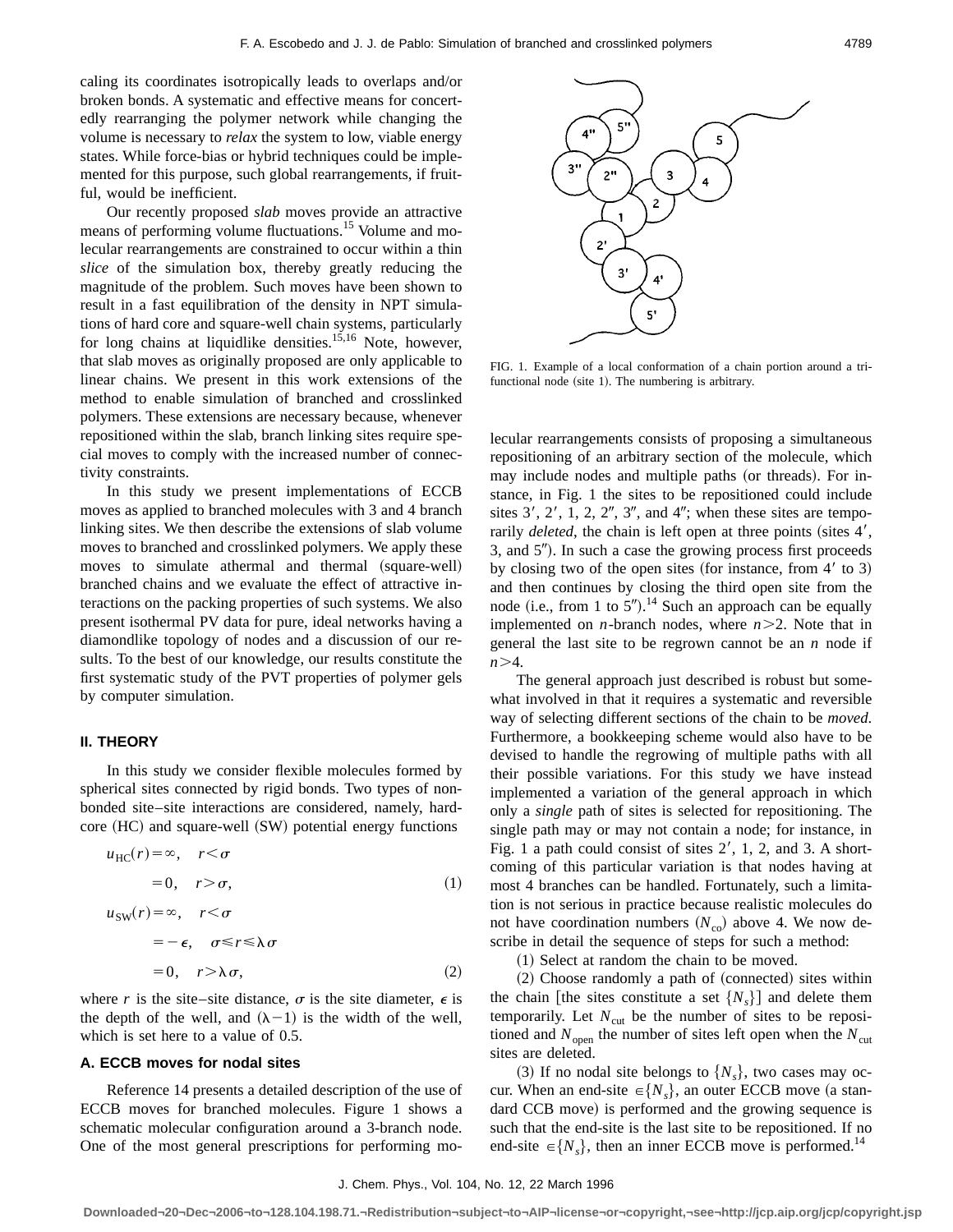(4) The first site cannot be an end-site unless  $N_{\text{cut}}=1$ . The last site to be regrown cannot be a node with  $N_{\text{co}} \geq 4$ (coordination number) because its position would be overspecified.

 $(5)$  For each site *k* to be regrown,  $m_k$  trial orientations of the bond vector are generated. Three cases can occur, depending on the number of sites to which site *k* is *currently* connected:

- $(1)$  If connected to just one site, the orientations are chosen at random on a spherical surface.
- $(2)$  If connected to two sites, the orientations are chosen at random on a circumference (which represents the actual sampling space available to site  $k$ ), thereby resulting in a simple "crank-shaft" move.
- $(3)$  If site *k* has to be connected to three sites, then there are only two possible positions for site  $k$   $(m_k=2)$  which are fully defined by the geometric constraints that need to be satisfied. Site *k* may *sit* at either side of the plane formed by the three existing neighbor sites. Such move is named TRIPODE and Appendix B gives formulas for the calculation of the new positions. By the rule given in step  $(4)$ , no growing site will need to be attached to four sites.

 $(6)$  For each trial orientation of the growing site  $k$ , compute the distances between site  $k$  and each of the  $N_{open}$  sites which *remain open* at this point. The currently open sites form the set  $\{N_{o}\}\$ composed of  $N_{d}\$  sites. Note that  $N_{d}$ < $N_{\text{open}}$ always. A trial orientation is considered *valid* if the distances  $d_{k,i}$  between site *k* and each of the open sites *j* satisfy the condition

$$
d_{\min} \le d_{k,j} \le d_{\max} \quad j \in \{N_o\},\tag{3}
$$

where  $d_{\min} = (r_k + r_j)$  (*r* is the site radius) and  $d_{\max}$  is the maximum *physical* separation that sites *k* and *j* can have and still permit closure of the chain section between them. Distance  $d_{\text{max}}$  is computed from geometric considerations; a detailed account of this issue is given elsewhere.<sup>14</sup> For homonuclear chains with tangent or overlapping sites, analytical solutions for  $d_{\text{max}}$  are given in Appendix A.

 $(7)$  Provided that nonvalid orientations according to criteria given by Eq.  $(2)$  are assigned an infinite configurational energy, one of the trial orientations is chosen with probability

$$
W_i = \frac{w_i}{\sum_{k=1}^{m_k} w_k},
$$
\n(4)

where  $w_i = \exp(-\beta U_i)$  is the Boltzmann factor for the *i*th trial orientation in which growing site *k* interacts with the rest of the system (except for the segments not regrown yet) with energy  $U_i$ , and  $\beta = (k_B T)^{-1}$  ( $k_B$  is Boltzmann's constant).

 $(8)$  If the regrown process fails because no valid or favorable configuration was found for any growing site, the move is rejected.

 $(9)$  If the repositioning of all the  $N<sub>cut</sub>$  sites is successful, the process is repeated (following the same sequence as before) to recover at each step the *old* configuration (i.e., the *old* orientations are included as one of the trial orientations, say the *i*th, and chosen with probability  $W_i$ ). Compute the corresponding weights using Eq.  $(4)$ .

 $(10)$  The move is accepted with probability

$$
P_{\text{ECCB}} = \min\left(1, \frac{J^{\text{new}}}{J^{\text{old}}} \frac{W_{\text{chain}}^{\text{old}} P^{\text{new}}}{W_{\text{chain}}^{\text{new}} P^{\text{old}}}\right),\tag{5}
$$

where  $P$  is the probability of the state of the system, and

$$
W_{\text{chain}} = \prod_{i=1}^{N_{\text{cut}}} W_i \,. \tag{6}
$$

In Eq.  $(5)$  *J* is the Jacobian determinant for the transformation of sampling space variables entailed by the growing process. The analytical evaluation of *J* for different cases is given in Appendix C.

Note that the method outlined above corresponds to an implementation of the so-called *mode-1* sampling for the trial orientation of a growing site;14 the alternative *mode-2* sampling can be implemented following similar guidelines. Also note that in such a scheme the Jacobian correction is applied at the end of the process. A somewhat more effective method consists of incorporating this correction gradually, at each step of the growing process. This is done by modifying the  $w_i$ 's in Eq. (4) with the Jacobian determinant associated with each trial position (i.e., its effect one step ahead). In such a case, the Jacobian correction appearing in Eq.  $(5)$ drops out.

# **B. Slab-volume moves for branched and crosslinked polymers**

Reference 15 describes two variations of *sectional* volume moves. Here we describe an extension of the simplest of them, the so-called *slab* method, to branched polymers and networks. The method consists of selecting a thin slice of the simulation box, i.e., a slab, and then proposing either a contraction or an expansion of the slab thickness. Since such a volume change can break bonds or cause overlaps between different sites of chain molecules, all sites within the slab are repositioned in such a way as to maintain connectivity constraints. The move is then accepted or rejected according to Metropolis-like criteria. The type of move experienced by sites within the slab depends on the type of configuration of the chain portions to which they belong. For instance, for linear chains, the chain could be completely *(full)* within the slab (i.e., the centers of all chain sites lie within the boundaries of the slab). More commonly, however, end portions *(tail* type), middle noncrossing portions *(elbow* type), or crossing portions (*bridge* type) are encountered in the slab.<sup>15</sup> The repositioning of full, tail, and elbow portions does not present any difficulties because their internal configuration can remain unchanged and a simple concerted translation of sites maintains connectivity. For bridge sites, the internal configuration of the chain portion must be destroyed and rebuilt; to that end, we have developed a special move we call ISOPLANE (see description in Ref. 15).

For linear chains only single bridges can occur. For branched or crosslinked polymers, however, multiple-path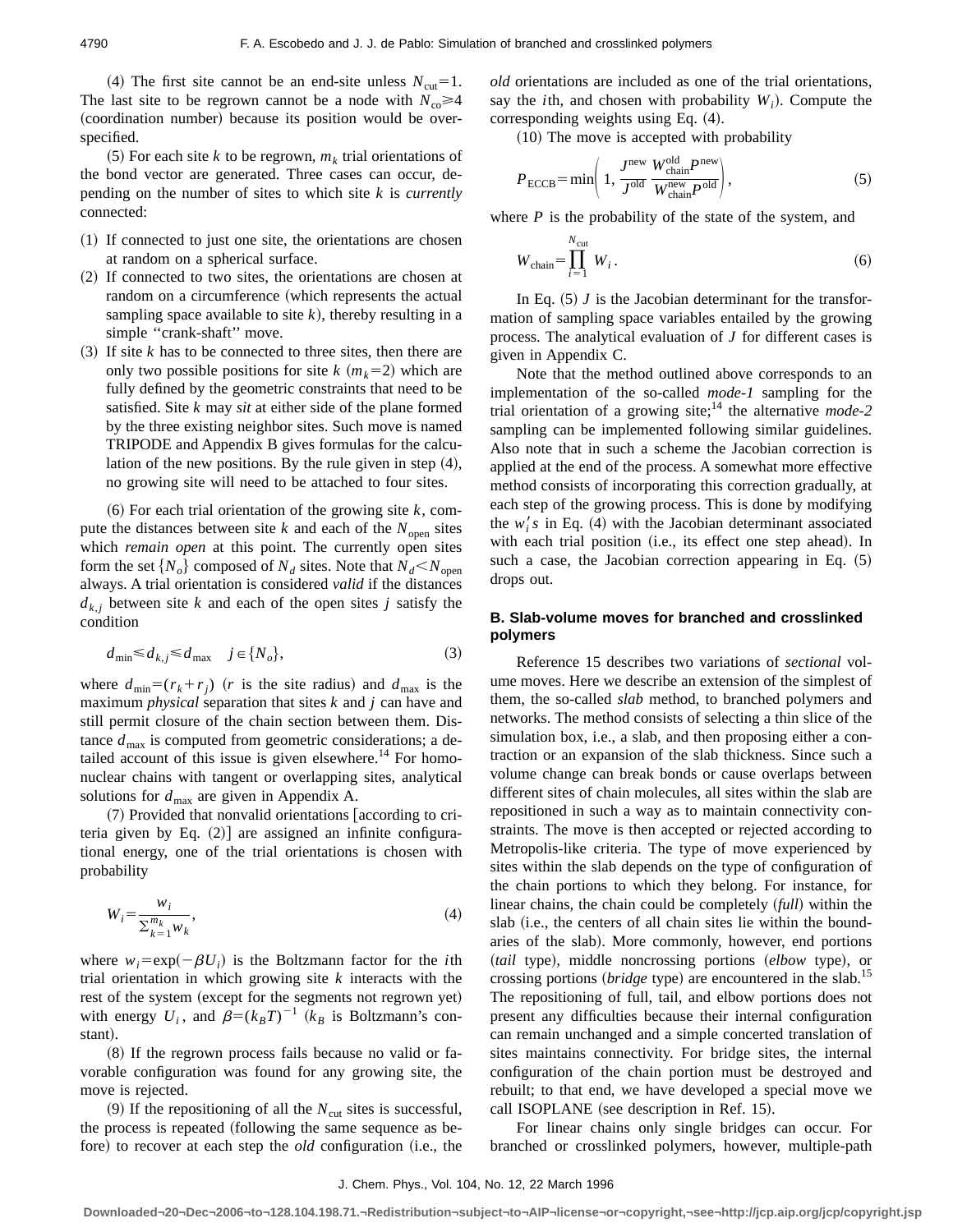



FIG. 2. Example of simple bridge conformations within the slab, (a) a single path bridge (linear chain portion) and a multiple path bridge originated by a trifunctional node; (b) multiple path bridges originated by a tetra-functional node in the chain portion. The vertical lines represent the slab walls.

FIG. 3. Example of a multiple path bridge when more than one node is present in the chain portion within the slab. (a) Original conformation of the bridge, sites  $2, 4$ , and  $7$  are the nodes. (b) Conformation that results when the nodes have been deleted; the bridge has been *disconnected*, i.e., there is no path joining sites at both sides of the slab walls.

bridges can occur, i.e., at some point in the bridge several parallel paths can be present. A few simple multiple-path bridges are illustrated in Fig. 2. The repositioning of bridge sites involves three steps:

- —*Disconnect* or decouple the bridge by deleting temporarily some of its sites, which we refer to as *dangling* sites.
- —Reposition the remaining sections of the bridge by treating them as full, elbow or tail portions.
- —Reposition the dangling sites to restore the architecture of the chain portion.

If a dangling site has  $N_{\rm co}=2$ , then it can be repositioned with a usual ISOPLANE move<sup>15</sup> (provided that none of the two neighbor sites is also a dangling site). In principle, any complex multiple-path bridge can be disconnected by only choosing bifunctional dangling sites as long as the following rules are satisfied:

- $(1)$  There are no neighbor nodes.
- $(2)$  The slab is made thick enough so that at least two sites are present for any chain portion.

These rules ensure that any chain portion will have at least one bifunctional site. Although choosing always bifunctional dangling sites is a conceptually simple approach, it proved to be difficult to implement. To understand the reason for this let us consider the bridge illustrated in Fig.  $3(a)$ . Possible choices for dangling sites might be the sets:  $\{1,11\}$ ,  $\{3,11\}$ ,  $\{1,9,10\}$ , etc. In principle, a set with the least number of dangling sites should be preferred. A successful identification of possible sets depends on a proper classification of all sites in the bridge and a systematic topological analysis of all possible combinations of candidate sites. While such a scheme is viable, it would be quite cumbersome for the complex bridges (with numerous, tortuous paths) that arise in highly branched chains and crosslinked polymers (the number of possible sets grows rapidly).

A simpler approach for selection of dangling sites consists of always choosing the nodes. To apply this method the two rules aforementioned must also be satisfied. Of course, if no nodes are present in the bridge, we choose any of the bifunctional sites at random and perform a conventional ISOPLANE move (after the neighbor sites have been moved). If a dangling site is a tri-functional node, it is repositioned with a TRIPODE move. If a dangling site is a tetrafunctional node, then one of the bifunctional neighbor sites must also be regarded as a dangling site (from the two rules given before, there has to be at least one such site); the node is repositioned first by using a TRIPODE move (since it temporarily behaves as a tri-functional node) and then the bifunctional neighbor site is repositioned through an ISOPLANE move. Although nodes with higher functionality than four could be handled by a similar approach, they are not considered in this study. Figures  $3(a)$  and  $3(b)$  illustrate how the application of this method disconnects the bridge by breaking it into several pieces. Note that, by deleting all nodes  $\{2,4,7\}$ , we create redundant dangling sites; for instance, it would suffice to delete two nodes, either  $\{2,7\}$  or  $\{4,7\}$ . However, the additional expense of having more dangling sites is compensated by avoiding the topological analysis that would be required to optimize the selection process. It can be shown that the simple prescription of using nodal dangling sites will always work, no matter how complex the bridge. Note that, to apply this method, a third rule must be satisfied (in addition to the two rules aforementioned): There have to be at least two (bifunctional) sites between two tetrafunctional nodes.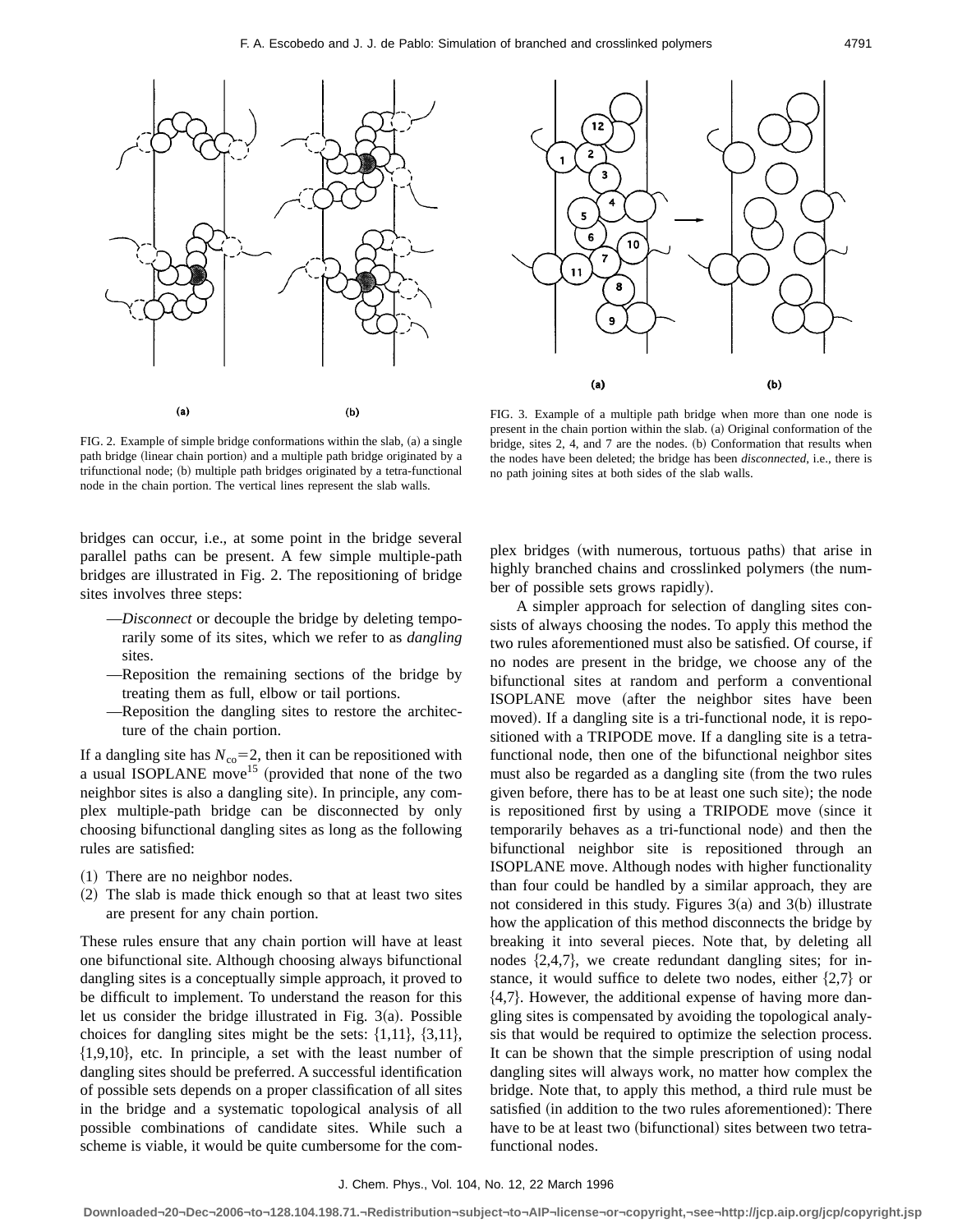The steps required by this method are summarized as follows:

- ~1! Choose one axis at random. For simplicity, relabel the chosen axis as *x*.
- $(2)$  Locate the slab randomly along the *x* axis and choose its thickness  $h_{old}$ . The value of  $h_{old}$  must be large enough so that it guarantees that chain portions of at least two (neighbor) sites will be present.
- ~3! Identify and delete all sites whose centers lie within the slab and identify all single (one-path) bridges. For these single bridges choose at random one site to be left dangling. Also tag all nodes within the slab as dangling sites. For tetra-functional nodes, also tag one of its bifunctional neighbor sites (within the slab) as a dangling site.
- $(4)$  Propose a volume change by choosing a new slab thickness, i.e.,  $h_{\text{new}} = h_{\text{old}} + \delta h$ , where  $\delta h$  is chosen randomly in a preselected range  $[-\delta h_{\text{max}} + \delta h_{\text{max}}]$ .
- ~5! With the exception of the dangling sites, reposition all sites within the slab. This is done by maintaining their *x* distance to one of the walls constant while preserving chain connectivity.
- ~6! Reposition all nodal dangling sites using TRIPODE moves. Since a TRIPODE move generates two possible positions, to satisfy detailed balance we always choose the position that lies on the same side of the plane formed by the three (already repositioned) neighbors as in the old configuration.
- ~7! Reposition the bifunctional dangling sites with ISOPLANE moves.
- $(8)$  If during repositioning the center of a site falls outside the slab, the whole move is rejected. Otherwise, the move is accepted with probability.

$$
P_{\text{accept}} = \min \left\{ 1, \left[ \prod_{i=1}^{N_{\text{ds}}} \frac{\mathbf{J}_i^{\text{new}}}{\mathbf{J}_i^{\text{old}}} \right] \times \exp[-\beta \Delta U - \beta P (V_{\text{new}} - V_{\text{old}})] \right\},\tag{7}
$$

where  $\Delta U$  is the change in energy produced by the volume change over the system and  $J_i^{\text{new}}/J_i^{\text{old}}$  is the ratio of Jacobian determinants associated with the repositioning of the *i*th dangling site (the total number of dangling sites in the slab is  $N_{\rm ds}$ ).

# **III. SIMULATIONS**

The methods described in the previous section and our newly developed algorithms were tested by comparing some of our new simulation data with those obtained by standard simulation methods (whenever available). Thorough tests of ECCB-type moves and slab moves for linear chains have been reported earlier.<sup>14,15</sup> Select NPT simulation points for athermal and SW chains and for tri and tetra functional branched chains were performed both by slab moves and standard volume moves. In all cases we found complete agreement between the results of both methods; any ob-



FIG. 4. Topology of the branched 16-mer chain used in our simulation. The black beads are the nodes and the shaded beads belong to the branches.

served differences were well within the error bars of the simulations. It is noted that the omission of the Jacobian determinants in the acceptance criteria for the volume moves can produce surprisingly large errors; in some cases as high as 100% of the true equilibrium value of the density.

## **A. Athermal and thermal branched molecules**

We studied a fully flexible branched molecule of 16 tangential beads. As shown in Fig. 4, this chain has three small branches of two sites each, which are not symmetrically located along the backbone. This chain topology provides a relatively high concentration of nodes. A number of simulations were carried out to compare the behavior of our branched chain model and simple linear flexible chains of 16 segments; we conducted isothermal–isobaric simulations of both athermal and SW chains. The total number of chains in these simulations ranged from 40 (for the lower densities) to 80 (for the higher densities). Molecular rearrangements were performed using ECCB moves; for branched chains we employed the single-path method described in the previous section. We also used whole molecule translations, particularly at low densities. Volume fluctuations were performed using slab moves according to the guidelines given in the previous section.

We also conducted phase equilibrium simulations for linear and branched SW 16-mers. We adopted a variation of the NPT- $\mu$  method of Moller and Fischer.<sup>19</sup> This method is based on a series of NPT simulations and chemical potential calculations; details regarding its implementation can be found elsewhere in Ref. 16.

## **B. Ideal networks**

A realistic representation of a crosslinked polymer would necessarily involve a highly irregular network. Such a network typically has dangling ends, a ''patchy'' distribution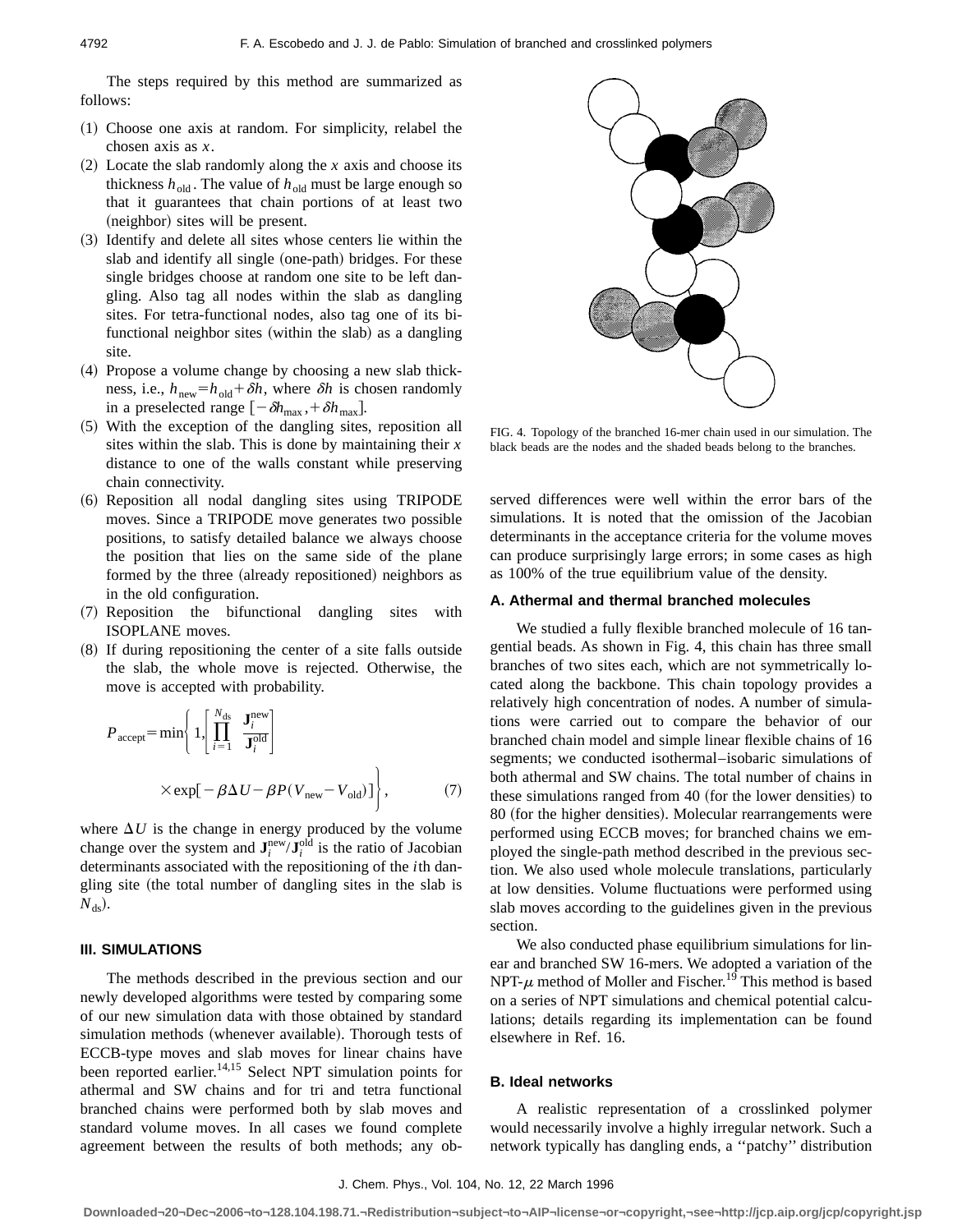of nodes, self-loops, etc.<sup>20</sup> For this purpose, relatively large systems should be generated in some *physical* fashion; the resulting system should exhibit a realistic distribution of all topological entities and provide a truthful representation of the macrosystem. This is the approach followed by Kremer *et al.*, 9,10 who *prepared* polymer networks by randomly crosslinking a melt of linear chains with polyfunctional ends. Topological irregularities, however, have important effects on the thermodynamic properties of networks; it would therefore be highly desirable to isolate them from other, more fundamental characteristics of such systems. Everaers and Kremer<sup>20,21</sup> have very recently studied rubber elasticity on ''chemically'' defect-free polymer networks. For this purpose, they interpenetrate a number of diamondlike networks. As its name suggests, a diamondlike network is one in which the connectivity of the strands corresponds to that of a diamond lattice. The interpenetration of several such networks is an artifact introduced to achieve a meltlike density and a realistic concentration of crosslinks (nodes).

In this study we investigate single diamond networks, i.e., we do not resort to interpenetrating structures. We achieve the desired concentrations of nodes by simply compressing the system. We believe that a single diamond network provides a more adequate reference system for fundamental studies; the interaction and positioning of the different networks in the Everaers and Kremer's model introduces additional topological effects that we prefer to avoid in our work.

We used simulation boxes having 8 diamond unit cells  $(2 \times 2 \times 2)$ , that is, there were 64 nodes or crosslinks  $(N_{nodes})$ in the box. Preliminary studies with smaller and larger systems revealed that finite size effects were negligible for such a system size. Note that much smaller systems can be used by working with ideal networks (as opposed to random networks) because, in a sense, even a unit (periodic) cell is representative of the system. The total number of sites in the simulation box  $(N_t)$  can be computed from

$$
N_t = N_{\text{nodes}}(1 + 2N_{\text{str}}),\tag{8}
$$

where  $N_{\rm str}$  is the number of sites in a single strand between two nodes. In the networks studied here  $N_{\rm str}$  is constant (homogeneous strand length).

Initial configurations were generated as follows. Given some specified value of  $N_{\text{str}}$  and a packing fraction  $\eta$ , we first computed the box size and then positioned the nodes in a regular diamond lattice arrangement. The strands were subsequently grown using ECCB-like moves. Such an approach was found to be practical for densities of up to  $\eta=0.25$ . Systems at higher densities were prepared by compressing the system through NPT simulations. The parameters of the simulation were adjusted in such a way as to preserve (roughly) the cubic symmetry of the simulation box even after many volume fluctuations.

## **IV. RESULTS AND DISCUSSION**

Figure 5 shows our simulation results for linear and branched hard-core chains. Simulation results for linear



FIG. 5. Compressibility factor for the linear and branched hard-sphere chains of 16 segments. Our simulation data for the linear chain are from Ref. 15.

chains from Ref. 22 are also included in that figure. It is observed that, within the uncertainty of the data, the curves of compressibility factors are indistinguishable. This relative lack of sensitivity of the PV properties of hard-core molecules to the details of chain architecture is consistent with previous findings for linear and starlike molecules.<sup>7,17,18</sup>

In Table I and Fig. 6 we present our results for branched and linear SW chains. For comparison, we also give simulation data for linear 16-mer SW chains from Ref. 23 and the predictions of an equation of state that we proposed recently.<sup>16</sup> The reduced temperature in both cases was fixed at  $T^* = k_B T / \epsilon = 3$ , which corresponds to supercritical conditions ( $T_c^* \approx 2.3$ , see below). Our simulation data for linear 16-mers and those from Ref. 23 exhibit small but systematic deviations. These differences are important when comparing data for the linear chains to those for the branched chains, which also fall in close vicinity. We believe that our results are more reliable because much longer calculations have been used to generate our data. Also, the predictions of our equation of state from Ref. 16 (which is expected to be highly accurate for linear 16-mers) are in good agreement with our simulation data. Our results for branched SW chains are indistinguishable from those for linear chains (within error bars).

TABLE I. Results of NPT simulations for linear and branched SW chains of 16 segments.

|           |          | η               |
|-----------|----------|-----------------|
| $P^*/T^*$ | Linear   | <b>Branched</b> |
| 0.0125    | 0.092(7) | 0.088(6)        |
| 0.047     | 0.179(7) | 0.181(7)        |
| 0.175     | 0.263(5) | 0.262(4)        |
| 0.388     | 0.309(5) |                 |
| 0.67      | 0.341(4) | 0.341(4)        |
| 2.70      | 0.428(2) | 0.429(2)        |

J. Chem. Phys., Vol. 104, No. 12, 22 March 1996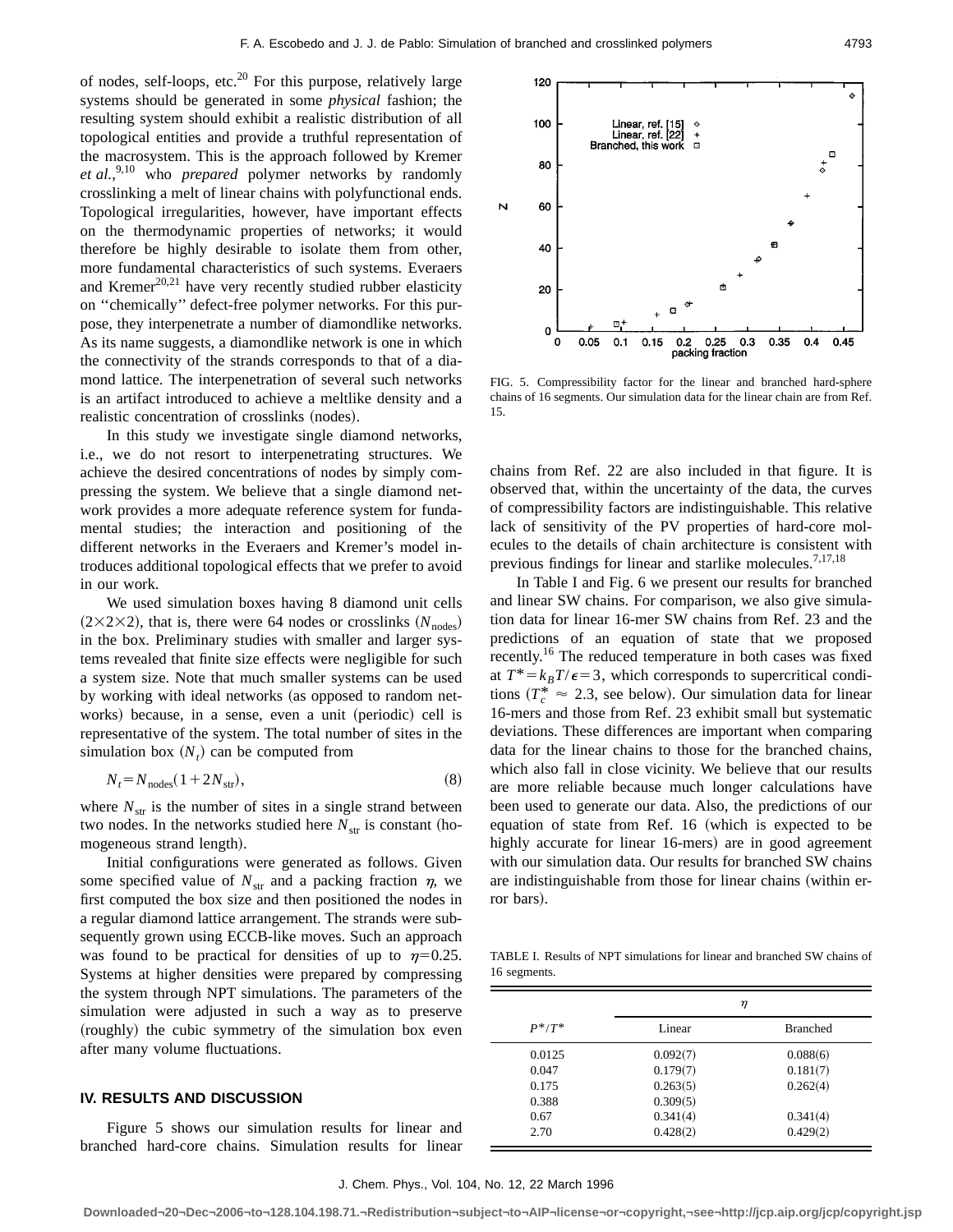

FIG. 6. Compressibility factor for the linear and branched SW chains of 16 segments at  $T^*=3$ . The line represents the predictions of an equation of state based on equations for two reference fluids  $(4$ -mer and 8-mer) as reported in Ref. 16.

While PVT data do not reveal noticeable differences (at least at the supercritical isotherm studied here), phase equilibrium simulations for these chains are more informative. The results are shown in Table II and Fig. 7. The critical properties were estimated from the rectilinear diameter rule and the scaling law for the coexistence curve.<sup>24</sup> It is interesting to note that the coexistence curves for both isomers exhibit systematic differences. While at temperatures well below the critical the coexistence data for both systems seem to overlap, at higher temperatures the vapor phase density is larger and the liquid density is lower for branched chains. Figure 8 shows the vapor pressure curves for both isomers, which confirm the higher volatility of branched chains. These observations are in agreement with experimental observations for non-polar polymers and simple alkanes; (liquid) branched isomers have lower densities<sup>25</sup> and lower boiling points than linear chains. The lower density of branched chains is explained by a steric effect which hinders effective packing of the molecules. Since branch-linking sites and

TABLE II. Results of phase equilibrium simulations for SW chains. Critical values are estimates (see the text).

| $T^*$     | $\eta_{\rm liq}$ | $\eta_{\text{vap}}$ | $\beta\mu_{\rm liq}^F$ | $\beta\mu^E_{\text{vap}}$ |
|-----------|------------------|---------------------|------------------------|---------------------------|
| $16$ -mer | Linear           |                     |                        |                           |
| 1.95      | 0.310(5)         | 0.0015              | $-5.6$                 | $-0.14$                   |
| 2.00      | 0.295(4)         | 0.002               | $-5.2$                 | $-0.12$                   |
| 2.05      | 0.280(5)         | 0.0028              | $-4.8$                 | $-0.18$                   |
| 2.10      | 0.268(6)         | 0.006               | $-4.1$                 | $-0.34$                   |
| 2.15      | 0.250(8)         | 0.013               | $-3.5$                 | $-0.48$                   |
| 2.20      | 0.220(9)         | 0.018               | $-3.1$                 | $-0.6$                    |
| 2.33      | 0.11             |                     | Critical*              |                           |
| $16$ -mer | <b>Branched</b>  |                     |                        |                           |
| 2.00      | 0.290(4)         | 0.005               | $-4.3$                 | $-0.22$                   |
| 2.05      | 0.274(5)         | 0.007               | $-4.0$                 | $-0.30$                   |
| 2.10      | 0.250(7)         | 0.009               | $-3.7$                 | $-0.38$                   |
| 2.15      | 0.228(8)         | 0.016               | $-3.2$                 | $-0.51$                   |
| 2.25      | 0.104            |                     |                        | Critical*                 |



FIG. 7. Coexistence data for linear and branched SW chains of 16 segments.

their neighbors on a given chain have a lower probability of interacting with sites from other chains, the magnitude of intermolecular interactions is somewhat reduced, thereby promoting a higher volatility of the molecules. Since the overall shape of a branched molecule tends to be more spherical, its effective surface area is reduced and intermolecular attractions are weakened.<sup>26</sup> It is more difficult to explain why these differences are not observed at supercritical conditions or at temperatures well below the critical. It would appear that, for the molecular models studied in this work, any physical differences are rather small and only near critical conditions are such differences amplified. In real molecules the differences in PVT properties between branched and linear molecules are typically larger; presumably our fully flexible model (with freely rotating branches) does not properly represent some of the configurational constraints introduced by real branching.

Figure 9 shows a snapshot of the initial configuration of a perfect network with a strand length of 10 segments at



FIG. 8. Saturation pressure (in reduced units) for linear and branched SW chains of 16 total segments. Values estimated from phase equilibrium simulations.

#### J. Chem. Phys., Vol. 104, No. 12, 22 March 1996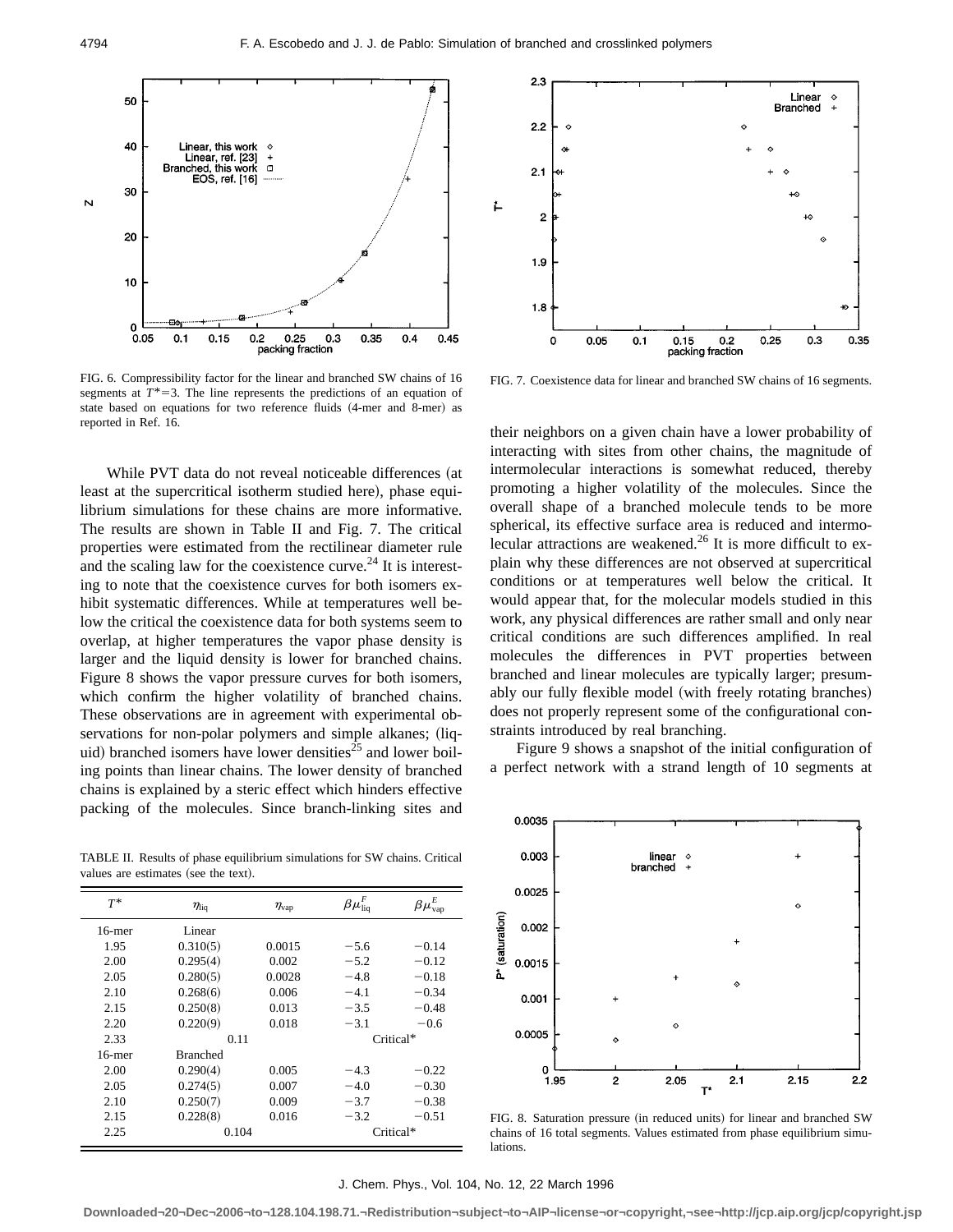

FIG. 9. Snapshot of the initial configuration of a perfect network with 10 segments per strand at  $\eta=0.07$ . The darker beads are the tetra-functional nodes which are (initially) placed in the box with a diamond lattice symmetry. There is a total of 64 nodes in the simulation box.

 $\eta$ =0.07. Table III and Fig. 10 give our simulation results for perfect athermal networks. The compressibility factor per site  $(\bar{Z})$  is defined as  $(\pi/6)P^*/T^*\eta$ , where  $\eta$  is the packing fraction,  $P^* = \sigma^3 P/\epsilon$  is the reduced pressure, and  $T^* = k_B T / \epsilon$  is the reduced temperature (the factor  $P^* / T^*$  is preset in the NPT simulations). We present results for strand lengths of 3 and 10 segments. For comparison, simulation results for a star molecule of 21 total segments are also shown.<sup>7</sup> This star molecule has 4 arms of 5 segments each; it has been chosen to represent a *broken* perfect network of 10 segments per strand. It is observed that, for intermediate to high densities, the  $\bar{Z}$  curves for the networks follow the same trends as those of the broken polymer (which is in fact analogous to the trends for linear chains). A distinctive feature of the volumetric behavior of networks appears at low to intermediate densities, where the curve crosses the  $P^* = 0$  line and dives down to negative pressures. In contrast to multichain systems, whose pressure goes to zero as the density goes to zero, in a network the pressure must necessarily go to very large negative values when the density is decreased. The reason for this is that, for our system, a negative pressure is consistent with exerting an external force to expand

TABLE III. Results of NPT simulations for athermal perfect networks.

|           | $N_{\rm str}$ =10 |           | $N_{\rm str} = 3$ |
|-----------|-------------------|-----------|-------------------|
| $P^*/T^*$ | η                 | $P^*/T^*$ | η                 |
| $-0.02$   | 0.013(2)          | $-0.25$   | 0.051(5)          |
| 0.0       | 0.064(2)          | $-0.07$   | 0.099(3)          |
| 0.05      | 0.127(3)          | 0.0       | 0.139(9)          |
| 0.30      | 0.220(3)          | 0.05      | 0.169(8)          |
| 1.0       | 0.306(2)          | 0.30      | 0.237(6)          |
| 2.0       | 0.365(6)          | 0.80      | 0.299(6)          |
| 3.5       | 0.414(3)          | 2.0       | 0.374(5)          |
|           |                   | 3.5       | 0.422(4)          |



FIG. 10. Results of NPT simulations for hard-core perfect networks with 3 and 10 segments per strand. Results for a 4-arm star molecule with 5 segments per arm are also plotted  $(Ref. 7)$ . The compressibility factor per site is defined as  $P^*/T^*\rho_s$ , where  $\rho_s$  is the site density.

the system to a certain density. To gain some insight into how an isotropic, negative pressure can be exerted on the network, it is instructive to make the analogy to the osmotic pressure that arises in a solvent–gel system; such pressure is in fact negative and tends to expand (swell) the network. To the best of our knowledge, this work constitutes the first simulation of the compressibility of a pure network. It is therefore difficult to know whether or not negative pressures have been observed in the past.

For our perfect networks, there is a limiting low density,  $\eta_c$ , for which the strands are fully extended and no further expansion is possible without breaking bonds; if no strands are entangled, the fully extended network adopts a diamondlike structure with,

$$
\eta_c = \frac{\pi\sqrt{3}}{16} \frac{(1+2N_{\rm str})}{(1+N_{\rm str})^3},\tag{9}
$$

i.e., only in the limit of large  $N_{\rm str}$  does  $\eta_c \rightarrow 0$ .

It is interesting to analyze the conditions for which  $P^*$ =0. In the absence of an external pressure, a system of uncrosslinked athermal molecules maximizes its entropy by expanding infinitely, i.e., by separating the molecules as much as possible (intermolecular interactions restrict the molecular motion). In a network, however, a separation of strands favors the entropy of the system only up to certain point. In fact, as individual strands are stretched their mobility becomes restricted (the actual *free volume* available to them is reduced); at the limit of maximal extension, only one configuration is available to a fully aligned strand and its entropy reaches a minimum. The density at which  $P^* = 0$ ,  $\eta_0$ , is representative of the equilibrium between these two competing entropic effects: the beneficial effect of unpacking the network and the detrimental effect of stretching the strands. Figure 11 shows our simulation data for  $\eta_0$  and the curve for  $\eta_c$ , as computed from Eq. (9), as a function of the inverse strand length. As expected,  $\eta_0 > \eta_c$  and both curves seem to converge towards  $\eta=0$  when  $N_{\rm str}\rightarrow\infty$ . The entropic effect of strand extension begins to dominate *sooner* (i.e., at

#### J. Chem. Phys., Vol. 104, No. 12, 22 March 1996

**Downloaded¬20¬Dec¬2006¬to¬128.104.198.71.¬Redistribution¬subject¬to¬AIP¬license¬or¬copyright,¬see¬http://jcp.aip.org/jcp/copyright.jsp**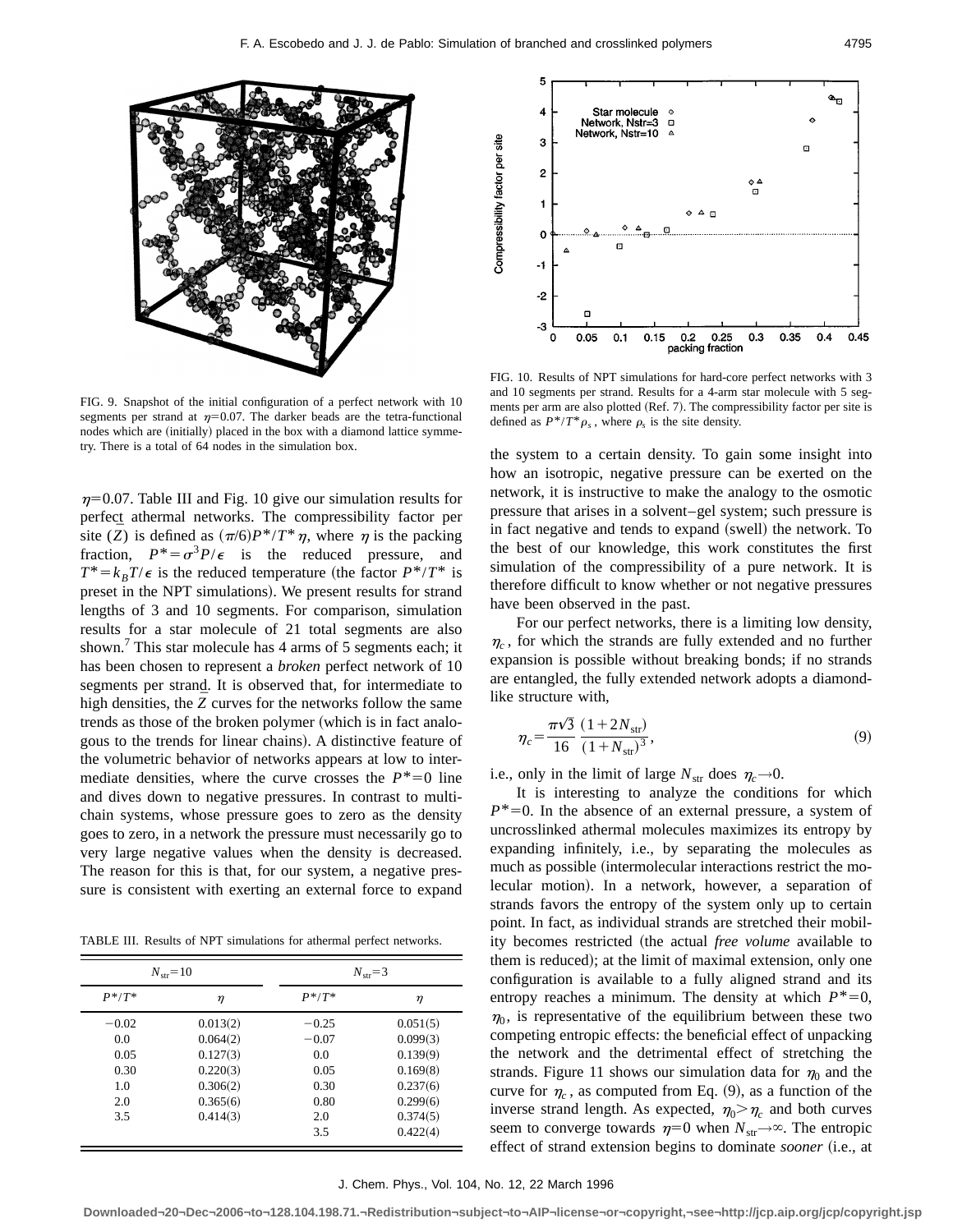

FIG. 11. Plot of simulation results of packing fraction at zero pressure,  $\eta_0$ , and the calculated minimum achievable packing fraction,  $\eta_c$  [Eq. (9)] as a function of the inverse strand length,  $N_{\rm str}^{-1}$ . The simulation points for  $\eta_0$ correspond to strand lengths of 3, 4, 6, 10, 16, and 32 segments.

higher densities) for networks of shorter strands. This is because a perfect network with shorter branches has a reduced mobility and less entropy; in the limit of  $N_{\rm str}=0$ , the network behaves as a rigid matrix.

The different behavior of the network and its broken counterpart  $(i.e., the 4-arm star 21-mer)$  can be further elucidated by comparing their internal structure. Figures 12 show several site–site radial distribution functions for the 10-site strand network at  $\eta=0.064$  (which corresponds to  $P^*$ =0). To avoid large spikes in the distribution functions, bonded neighbor sites have not been included in their calculation. The distribution functions shown are *g*11, *g*12, and *g*22 which correspond to the node–node, node–strand, and strand–strand pairs, respectively. Figures 12 include two types of strand–strand distribution functions: one for sites on different strands  $(g22'')$  and another for sites on the same strand  $(g22)$ . The analogous distribution functions  $g11$  and *g*12 for the star molecule at the same density are almost indistinguishable from those of the network (for clarity, results for the star are not shown). However, since the strand length in the network is not the same as the arm length in a star molecule, a direct comparison of their *g*22 distribution functions would not be too informative. Some insight into the relative differences between these two materials can be obtained if, to emulate the star molecule structure, we nominally separate the network strands into two identical arms of 5 sites each; the distribution functions generated (in the network) with this convention are labeled  $g^*22$ . Figure 12(b) shows a comparison between the *g*\*22's of the network and the *g*22's of the star system. In the network, there is a lower concentration of sites from the same arm around a given strand-site  $(g * 22')$  than in the star system. This result reflects the fact that, whenever sites of the same first portion of a network strand approach each other, the second portion of the same strand (nominally different arms) tends to be stretched. This coupling (nonexistent in the star system) has a detrimental effect on the average local concentration of



FIG. 12. Site–site radial distribution functions at  $\eta=0.064$  in (a) a hard-core perfect network of  $10$  sites per strand and  $(b)$  the same hard-core network and a 4-arm star of 21 sites. The distribution functions are labeled as  $g \alpha \beta$ where  $\alpha$  and  $\beta$  identify the type of interacting site: 1=tetrafunctional node, 2=strand or arm site. The distribution functions  $g*22$  correspond to arm– arm site pairs in a network where the sites of each individual strand are assigned to two arms of equal length. In all cases, bonded neighbor sites are not included in evaluating the histograms.

intra-arm sites. Note, however, that this small intra-arm population in the network is deceiving; as a closer inspection of Figs. 12 reveals, a significant portion of the inter-arm population  $[g * 22"$  in Fig. 12(b)] is actually a result of (true) intrastrand contributions  $[g22'$  in Fig. 12(a)]. Although  $g^*22''$  (network) and  $g22''$  for the star system are much more alike than  $g^*22'$  and  $g22'$ , the distribution function for the network has a longer range.

The additional structure observed in  $g*22''$  practically disappears at higher densities (i.e.,  $\eta$ >0.15); such a feature seems to indicate the onset and predominance of entropic effects associated with strand stretching in the network. The oscillations of  $g^*22''$  reflect the long range effects (commensurate with the strand length) of the interaction between sites from the two arms of a same strand. Such effects are negligible at high densities, when the strands tend to be folded. However, they become stronger as the density is decreased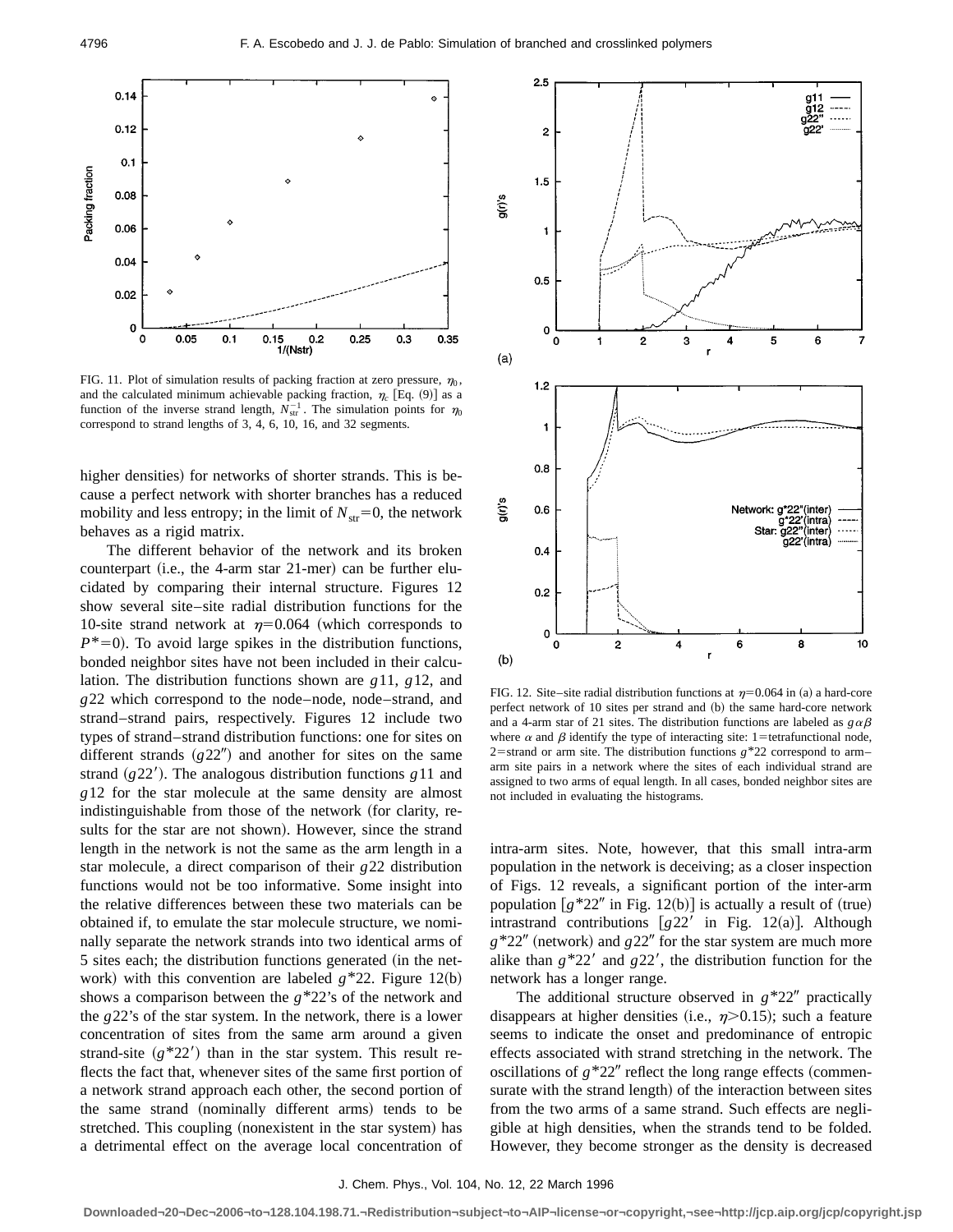

FIG. 13. Results of NPT simulations for the hard-core and SW perfect network with 10 segments per strand. The temperature for the SW network simulations is  $T^*=2.5$ . The compressibility factor per site is defined as  $P^*/T^*\rho_s$ , where  $\rho_s$  is the site density.

and the strands are stretched. For brevity, other secondary long range features of the interarm and interstrand distribution functions, which are caused by the interaction of sites on strands connected to the same node, are not discussed any further in this work.

Attractive site–site interactions could lead to a number of interesting phenomena, particularly at conditions where phase transitions may occur. In this initial study, however, we restricted our efforts to illustrating the effects of attractive forces on  $\eta_0$ . For this purpose, we simulated a perfect network of 10-segment strands formed by SW sites. The temperature was  $T^*=3$ , which is high enough to prevent a phase transition from occurring. The results are given in Fig. 13. The value of  $\eta_0$  was increased significantly, from  $\eta_0=0.064$ for the hard-core network to  $\eta_0=0.16$  in the SW network. This increase reflects the fact that the extension of the strands is now even more unfavorable, because attractive forces tend to keep sites together. The entropic effects of strand stretching associated with low densities are reinforced by energetic effects, leading to denser equilibrium configurations at  $P^*$ =0. A nearly flat region, which spans the range  $[0.05<\eta]$ <0.20], is observed in the  $\bar{Z} - \eta$  isotherm around  $\eta_0$ ; this behavior suggests the proximity of a critical point, where the first two derivatives of  $P^*$  with respect to density would vanish.

## **V. CONCLUSIONS AND FUTURE WORK**

A variation of the extended continuum configurational bias method was developed in detail to efficiently generate molecular rearrangements in branched and crosslinked polymers. Linking sites with a coordination number of up to four can be simulated using this method. A simple move, denoted TRIPODE, was fully implemented to reposition sites which need to be reattached to three pre-existing neighbor sites. Isothermal–isobaric simulations were implemented by relying on the molecular moves aforementioned and on slab moves, for which volume changes and molecular rearrangements are performed simultaneously within a thin slice of the simulation box. The multiple *coupling* of different molecular portions in a network precludes that independent translations of those portions be performed along with a volume change. Since the topological conformations of bridging chain portions can become very complex, we have implemented a general method that temporarily decouples all bridge-type conformations within the slab by deleting selected sites. All bridges are subsequently restored by using simple, deterministic moves.

We performed a number of NPT simulations to compare the PVT behavior of both athermal and thermal models of linear and branched chains. Our results support the observation that branching has a negligible effect on the single-phase thermodynamic properties of fully flexible molecular models. Phase equilibrium simulations, however, exhibit more clearly the effects of branching, particularly close to critical conditions.

Our simulations of perfect (diamondlike) networks revealed an interesting competition between two entropic effects associated with the expansion of the network. On the one hand, a positive effect results from the increased availability of free volume (uncrowding of space) encountered at lower densities. On the other hand, a negative entropic effect is introduced as the strands become more and more stretched.

The simulation methods and results presented here provide a starting point for a more systematic and thorough study of the physics of systems containing branched and crosslinked polymers. Variations in the polymer topology and potential energy models will in all likelihood bring about a number of interesting physical phenomena. For instance, our preliminary simulations have revealed the existence of phase transitions in pure networks. We are currently investigating gel swelling by simulating the phase equilibrium of a network-solvent system in different ensembles.

A semiquantitative description of the PVT behavior in networks can be readily implemented by resorting to meanfield theories for rubber elasticity and gel swelling such as those of Wall and Flory.<sup>27</sup> A detailed theoretical analysis of such a description will be presented in a future publication.

## **ACKNOWLEDGMENTS**

The authors are grateful to the National Science Foundation and the American Chemical Society for financial support. We are also grateful to Xerox, Dupont, and 3M for their support.

### **APPENDIX A: ECCB FORMULAS**

The formulas presented here provide the upper limit distance  $d_{\text{max}}$  required by the ECCB scheme outlined in Sec. II  $[Eq. (3)]$ . We consider the case of chains with equal-size spherical sites of diameter  $\sigma=1$ . The bond length is *l* and the formulas are valid for  $\sqrt{3}/3 \ge l/\sigma \ge 1$ . Let sites 0 and  $(n+1)$  be the open sites at a given step in the regrowing process; the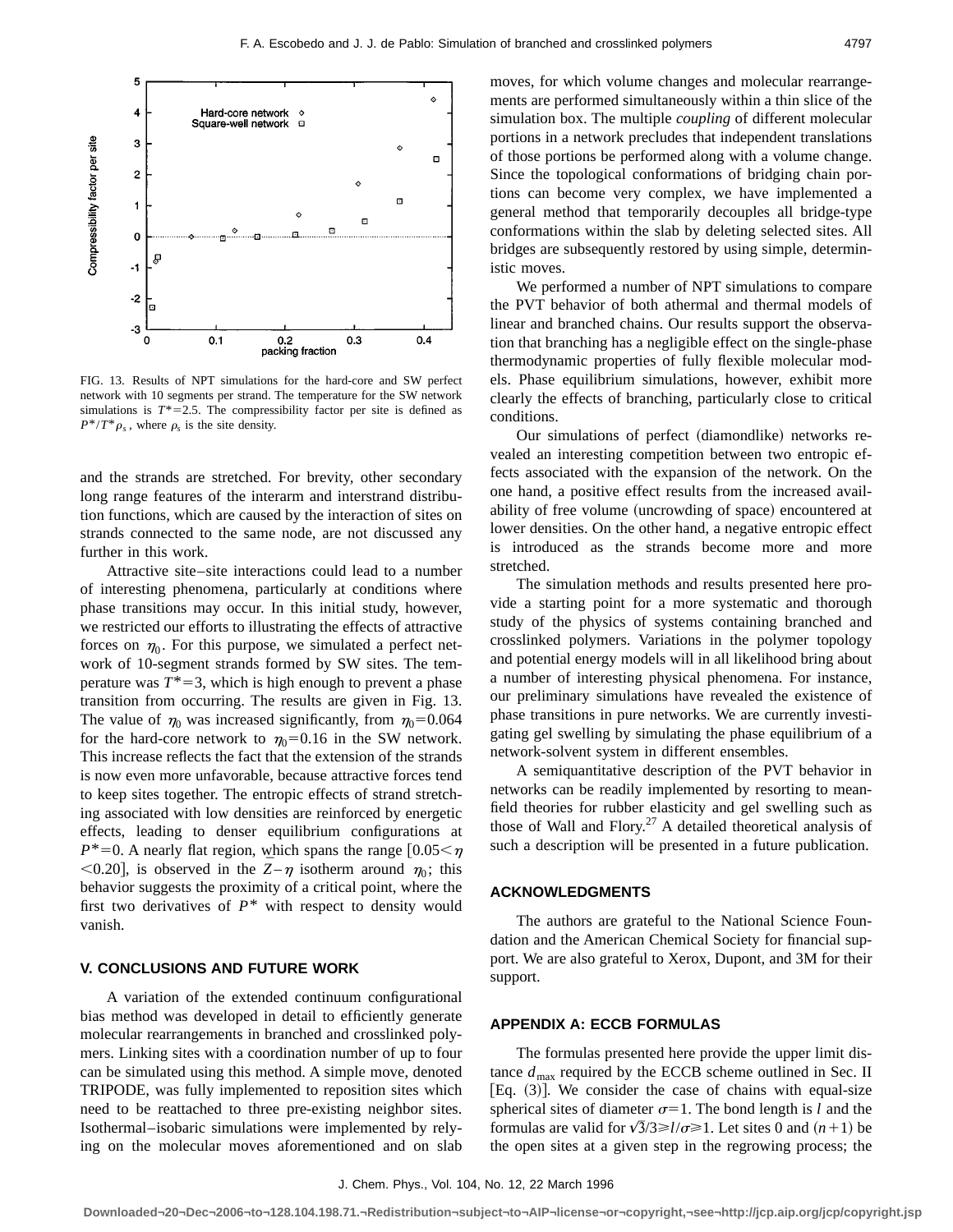distance between these two sites is  $d_0$ . We are trying to regrow site 1 (sites  $1,2,...,n$  remain to be regrown). Let us define the limiting distances

$$
d_{b_j}^2 = 1 + (j - 1)j l^2 \quad j = 1, 2, ..., n - 1,
$$
  

$$
d_{b_n}^2 = n + [(n - 1)l]^2
$$

and the characteristic angles,

$$
\theta_1 = \arccos\left(\frac{1}{2l}\right),
$$
  
\n
$$
\theta_2 = \arccos\left(1 - \frac{l^2}{2}\right),
$$
  
\n
$$
\phi_j = \theta_1 + j\,\theta_2 \quad j = 0, 1, ..., n - 1.
$$
  
\n
$$
d_0^2 > d_{b_n}^2 \text{ then }
$$
  
\n
$$
d_{\text{max}}^2 = (nl)^2,
$$

otherwise

$$
d_{\max}^2 = l^2 + d_0^2 - 2ld_0 \cos \theta,
$$

where

If *d*<sup>0</sup>

$$
\theta = \min[\pi, \theta^* + \phi_{n-1-j}],
$$

$$
\theta^* = \arccos\left\{\frac{1}{2d_0} \left[1 + d_0^2 - (jl)^2\right]\right\}
$$

the value of  $j$  to be used in the last two equations identifies the first distance  $d_{b_j}$  for which the condition  $d_{b_j} < d_0$  is satisfied when going in decreasing order from  $j=n-1$  to  $j=1$ . The angle  $\theta$  gives the angle between the growing bond and vector  $\mathbf{d}_0$  when the *maximal* extension of the chain portion between fixed sites 0 and  $n+1$  is reached.<sup>14</sup>

## **APPENDIX B: FORMULAS FOR TRIPODE MOVE**

Let sites 0, 2, and 3 be the neighbors of site 1, the node to be repositioned. The two positions that site 1 can take can be derived by geometric considerations in various ways. Here, we present one method based on the local coordinate system given in Fig. 14. The *z* axis lies along the line 02 and the *x* axis lies on the plane defined by sites 0, 2, and 3. Point *q*, the center of the coordinate system, is the center of rotation of site 1 around line 02. Point  $c$  is the projection of site 3 on 02. If  $b_{ij}$  and  $d_{ij}$  denote the bond length and the distance between points  $i$  and  $j$ , respectively (depending on whether or not such sites are neighbors), we can write

$$
d_{0c} = \frac{1}{2d_{02}} \left( d_{03}^2 + d_{02}^2 - d_{23}^2 \right),
$$
  

$$
d_{0q} = \frac{1}{2d_{02}} \left( b_{01}^2 + d_{02}^2 - b_{12}^2 \right).
$$

Points *c* and *q* are then given by

$$
\mathbf{X}_c = \mathbf{X}_0 + \frac{d_{0c}}{d_{02}} (\mathbf{X}_2 - \mathbf{X}_0),
$$



FIG. 14. Local coordinate system for a TRIPODE move. Site 1 is the node and sites 0, 2, and 3 are the neighbor sites to which site 1 needs to be attached. Sites 0, 2, and 3 form the  $x-z$  plane.

$$
\mathbf{X}_q = \mathbf{X}_0 + \frac{d_{0q}}{d_{02}} (\mathbf{X}_2 - \mathbf{X}_0),
$$

where **X** denotes the coordinates of the subindexed point. The new position of site 1 is given by

$$
\mathbf{X}_1 = \mathbf{X}_q + d_{q1} \cos \phi \mathbf{u} + d_{q1} \sin \phi \mathbf{v},
$$

where

$$
\phi = \arccos\left\{\frac{1}{2d_{c3}d_{q1}}\left[d_{q3}^{2} + d_{q1}^{2} - b_{13}^{2}\right]\right\}
$$

and **u** and **v** are unit vectors along the temporary *x* and *y* axis, respectively. These vectors can be computed from

$$
\mathbf{u} = \frac{1}{d_{c3}} (\mathbf{X}_3 - \mathbf{X}_c),
$$
  

$$
\mathbf{v} = \frac{1}{d_{02}d_{c3}} [(\mathbf{X}_2 - \mathbf{X}_0) \times (\mathbf{X}_3 - \mathbf{X}_0)].
$$

The two possible positions of site 1 are obtained by letting angle  $\phi$  be less than  $\pi$  or greater than  $\pi$ , respectively.

# **APPENDIX C: JACOBIAN DETERMINANTS FOR BRANCHED CHAINS**

The Jacobian determinant arises because the ECCB moves adopted in our work to *reposition* sites actually *use* different degrees of freedom than those used by an unconstrained growing process. In an unconstrained regrowing process, the orientation of the growing bond is determined by random selection of a random angle  $\phi$  in  $[-\pi,\pi]$  and a latitude cos  $\theta$  in  $[-1,1]$  (spherical coordinates). Angle  $\phi$  is chosen around a circumference centered at the previous site, and  $\theta$  is the angle between the growing vector and the vector normal to the  $\phi$  circle. In principle, the reference axis to position these angles is arbitrary. In the following discussion, we label these angles with a subindex that identifies the growing site (i.e., the end point of the growing vector).

The determinant Jacobian associated with the repositioning of bifunctional sites by an ISOPLANE move is given in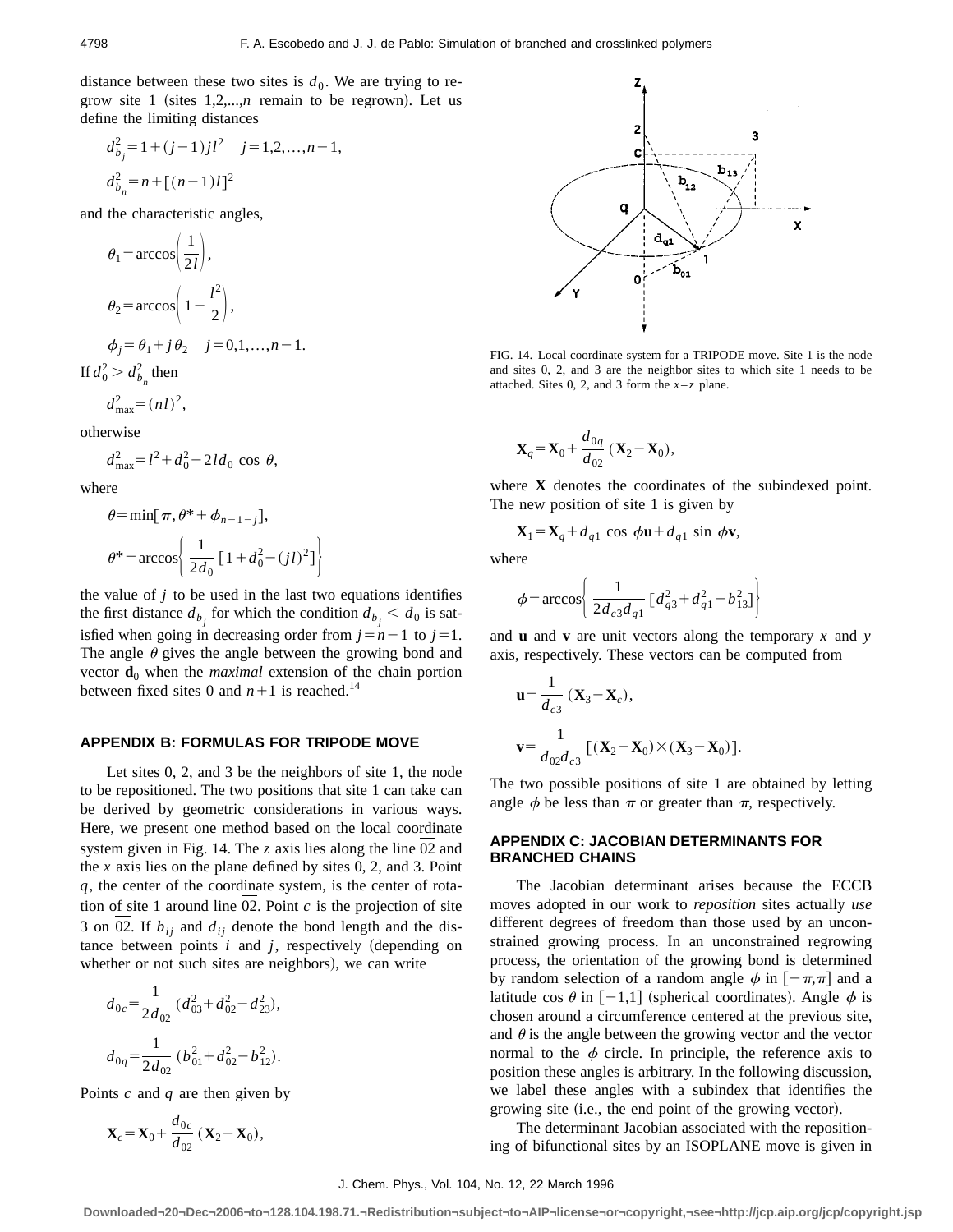Ref. 15. The determinant Jacobian was found to be analogous to that of a ECCB move using *mode 1* sampling. If *i* denotes the dangling site for the ISOPLANE move, or the last site in an ECCB move, we then have

$$
\mathbf{J} = \frac{1}{b_{i-1,i}b_{i,i+1}d_{i-1,i+1}},\tag{C1}
$$

where  $b_{i,k}$  and  $d_{i,k}$  denote the bond length and the actual distance between sites *j* and *k*, respectively.

When regrowing a chain portion which may include nodes, we can separate this process into steps. The first step begins with the first growing site and ends with the first node found in the path (including such node), the second step then includes the following sites until the next node is reached, and so on until closing the chain. The transformation of degrees of freedom associated with the overall process is compounded by the corresponding transformations occurring at each step. More precisely, the Jacobian determinant of the total process is given by the product of the Jacobian determinants of the  $N_{\text{steps}}$  steps,

$$
\mathbf{J} = \prod_{i=1}^{N_{\text{steps}}} \mathbf{J}_i. \tag{C2}
$$

The reason that transformations can be evaluated independently at each step is that under *mode 1* sampling, there are no geometric constraints relating sites in one step section and sites yet to be grown in the next steps. Likewise, no restrictions of degrees of freedom are inherited from step to step.

We now describe in more detail the evaluation of the

$$
\mathbf{J}^{-1} = \begin{bmatrix} \frac{\partial \mathbf{r}_{2'}}{\partial \phi_{2'}} & \frac{\partial \mathbf{r}_{2'}}{\partial \cos \theta_{2'}} & \frac{\partial \mathbf{r}_{2'}}{\partial \cos \theta_{1}} & \frac{\partial \mathbf{r}_{2'}}{\partial \cos \theta_{2}} & \frac{\partial \mathbf{r}_{2'}}{\partial \phi_{3}} & \frac{\partial \mathbf{r}_{2'}}{\partial \cos \theta_{3}} \\ \frac{\partial \mathbf{r}_{3}}{\partial \phi_{2'}} & \frac{\partial \mathbf{r}_{3}}{\partial \cos \theta_{2'}} & \frac{\partial \mathbf{r}_{3}}{\partial \cos \theta_{1}} & \frac{\partial \mathbf{r}_{3}}{\partial \cos \theta_{2}} & \frac{\partial \mathbf{r}_{3}}{\partial \phi_{3}} & \frac{\partial \mathbf{r}_{3}}{\partial \cos \theta_{3}} \end{bmatrix}.
$$

Jacobian determinant associated with the repositioning of trifunctional and tetra-functional sites.

#### **1. Nodes grown as bifunctional sites**

Depending on the growing scheme of a particular chain portion, a tri- or tetra-functional node can actually be grown as a bifunctional site. For instance if two of the neighbor sites of a tetra-functional node remain to be regrown, then the node needs to be attached to the other two neighbors only (those already *present*). Let us use Fig. 1 to illustrate a growing process where a tri-functional node (site  $1$ ) is actually grown as a bifunctional site. Let us assume that at some point in the growing process, sites  $2''$ , 1, and 2 remain to be grown, in that order. The change in degrees of freedom can be determined by interpreting the growing process as one in which sites  $2^{\prime\prime}$ , 1, 2, 3, and  $2^{\prime}$  are grown. In the constrained (actual) process, the positions of sites  $2'$  and 3 are fixed, e.g.,

$$
\phi_{2''}
$$
,  $\cos \theta_{2''}$ ,  $\phi_1$ ,  $\cos \theta_1$ ,  $\phi_{2'}$ ,  $\cos \theta_2$ ,  $\phi_2$ ,  $\cos \theta_2$ ,  $\phi_3$ ,  $\cos \theta_3$ 

$$
\rightarrow \phi_{2^{\prime\prime}}, \cos \theta_{2^{\prime\prime}}, \phi_1, \cos \theta_1, \mathbf{r}_{2^{\prime}}, \phi_2, \mathbf{r}_3.
$$

Since *mode 1* sampling is being used throughout this work,  $14$ the common degrees of freedom in the transformation can be removed and the volume elements in the two coordinate frames are related by,

$$
d\phi_2 \cdot d(\cos \theta_2 \cdot) d(\cos \theta_1) d(\cos \theta_2) d\phi_3 d(\cos \theta_3)
$$

$$
\rightarrow \mathbf{J} \; d\mathbf{r}_2 \; d\mathbf{r}_3 \,,
$$

where

 $\overline{1}$ 

|  | $\mathbf{J}^{-1} = \begin{bmatrix} \frac{\partial \mathbf{r}_{2'}}{\partial \phi_{2'}} & \frac{\partial \mathbf{r}_{2'}}{\partial \cos \theta_{2'}} & \frac{\partial \mathbf{r}_{2'}}{\partial \cos \theta_{1}} & \frac{\partial \mathbf{r}_{2'}}{\partial \cos \theta_{2}} & \frac{\partial \mathbf{r}_{2'}}{\partial \phi_{3}} & \frac{\partial \mathbf{r}_{2'}}{\partial \cos \theta_{3}} \\ \frac{\partial \mathbf{r}_{3}}{\partial \phi_{2'}} & \frac{\partial \mathbf{r}_{3}}{\partial \cos \theta_{2'}} & \frac{\partial \mathbf{r}_{3}}{\partial \cos \theta_{1}} & \frac{\partial \mathbf{r}_{3}}$ |  |  |
|--|-------------------------------------------------------------------------------------------------------------------------------------------------------------------------------------------------------------------------------------------------------------------------------------------------------------------------------------------------------------------------------------------------------------------------------------------------------------------------------------------------------------------------------------------------------------------------------------------------------------|--|--|

This  $6\times6$  matrix can be split into 4 smaller  $3\times3$  sections (keeping the order of all entries) as follows,

$$
\mathbf{J}^{-1} = \begin{vmatrix} B & C \\ D & E \end{vmatrix}.
$$

It is easy to show that matrix *C* has all zero entries; we can therefore write

$$
\mathbf{J}^{-1} = |E| |(B - CE^{-1}D)| = |E||B|,
$$

where  $|B|^{-1}$  and  $|E|^{-1}$  are the Jacobian determinants associated with the repositioning of sites  $1$  and  $2$ , respectively (see Ref. 14). This result is in agreement with Eq.  $(C2)$ , i.e., the determinants  $|B|^{-1}$  and  $|E|^{-1}$  are associated with two steps: growth of sites  $2<sup>n</sup>$  and 1 (step 1), and then growth of site 2 (step 2), respectively. Note that determinant  $|B|^{-1}$  reflects the fact that site 1 is appended in a crank-shaft fashion, i.e., as a bifunctional site. A similar analysis can be applied to any configuration involving tri-functional or *n*-functional nodes provided that in the growing process they act as bifunctional sites.

# **2. Nodes grown as tri-functional sites**

For simplicity let us first analyze the repositioning of a node. This case corresponds to a TRIPODE move. Figure 15 illustrates the coordinate system to be used. The node to be grown is site 1. The *z* axis lies along the 02 line, and the *x* axis lies on the plane formed by the centers of sites 0, 2, and 3. The unconstrained growing process is assumed to begin with site 1 and then proceed to sites 2 and 3. In the constrained process the positions of sites 2 and 3 are fixed, the transformation of degrees of freedom is then given by

$$
\phi_1
$$
,  $\cos \theta_1$ ,  $\phi_2$ ,  $\cos \theta_2$ ,  $\phi_3$ ,  $\cos \theta_3 \rightarrow \mathbf{r}_2$ ,  $\mathbf{r}_3$ 

and the two volume elements are related by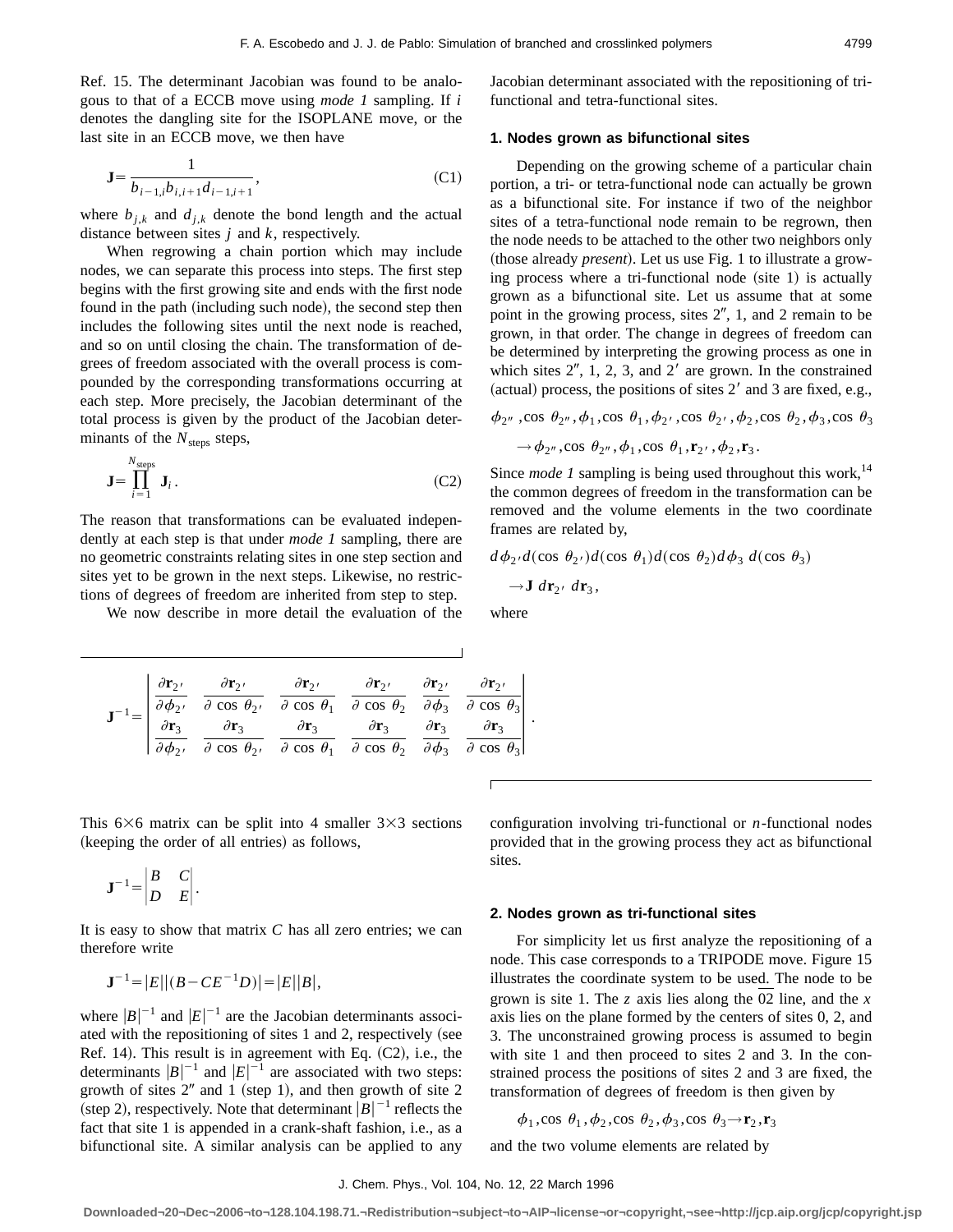

FIG. 15. Local configuration of sites around the nodal site 1. Sites 0, 2, and 3 form the  $x-z$  plane and line 02 gives the *z* direction. The  $\theta$  angles are formed between the connecting bond vector and the *z* axis while the  $\phi$ angles give the rotation of such vector from the *x* axis around the *z* axis.

$$
d\phi_1 d(\cos \theta_1) d\phi_2 d(\cos \theta_2) d\phi_3 d(\cos \theta_3)
$$

$$
=\mathbf{J}\;d\mathbf{r}_2\;d\mathbf{r}_3,
$$

where

$$
\mathbf{J} = \frac{\sin \theta_1 \sin \theta_2 \sin \theta_3}{|A|},
$$
\n
$$
|A| = \begin{vmatrix}\n\frac{\partial \mathbf{r}_2}{\partial \phi_1} & \frac{\partial \mathbf{r}_2}{\partial \theta_1} & \frac{\partial \mathbf{r}_2}{\partial \phi_2} & \frac{\partial \mathbf{r}_2}{\partial \theta_2} & \frac{\partial \mathbf{r}_2}{\partial \phi_3} & \frac{\partial \mathbf{r}_2}{\partial \theta_3} \\
\frac{\partial \mathbf{r}_3}{\partial \phi_1} & \frac{\partial \mathbf{r}_3}{\partial \theta_1} & \frac{\partial \mathbf{r}_3}{\partial \phi_2} & \frac{\partial \mathbf{r}_3}{\partial \theta_2} & \frac{\partial \mathbf{r}_3}{\partial \phi_3} & \frac{\partial \mathbf{r}_3}{\partial \theta_3}\n\end{vmatrix}.
$$
\n(C3)

The positions of sites 
$$
2
$$
 and  $3$  are given by

$$
\mathbf{r}_{k} = \mathbf{r}_{0} + b_{01} [\sin \theta_{1} \cos \phi_{1} \mathbf{u}_{x} + \sin \theta_{1} \sin \phi_{1} \mathbf{u}_{y} + \cos \theta_{1} \mathbf{u}_{z}] + b_{1k} [\sin \theta_{k} \cos \phi_{k} \mathbf{u}_{x} + \sin \theta_{k} \sin \phi_{k} \mathbf{u}_{y} + \cos \theta_{k} \mathbf{u}_{z}] \quad k = 2,3,
$$

where  $b_{ij}$  is the length of the bond joining sites *i* and *j* and where the **u**'s denote unit vectors in the direction of the subindexed axis.

The partial derivatives required to evaluate  $|A|$  are given by

$$
\frac{\partial \mathbf{r}_k}{\partial \phi_1} = b_{01} \sin \theta_1 [-\sin \phi_1 \mathbf{u}_x + \cos \phi_1 \mathbf{u}_y],
$$

$$
\frac{\partial \mathbf{r}_k}{\partial \theta_1} = b_{01} [\cos \theta_1 \cos \phi_1 \mathbf{u}_x + \cos \theta_1 \sin \phi_1 \mathbf{u}_y - \sin \theta_1 \mathbf{u}_z],
$$

$$
\frac{\partial \mathbf{r}_k}{\partial \phi_k} = b_{1k} \sin \theta_k [-\sin \phi_k \mathbf{u}_x + \cos \phi_k \mathbf{u}_y],
$$

$$
\frac{\partial \mathbf{r}_k}{\partial \theta_k} = b_{1k} [\cos \theta_k \cos \phi_k \mathbf{u}_x + \cos \theta_k \sin \phi_k \mathbf{u}_y - \sin \theta_k \mathbf{u}_z],
$$

in all the equations above,  $k=2,3$ . Using these equations, the Jacobian determinant now takes the form

$$
\mathbf{J}^{-1} = b_{01}^2 b_{12}^2 b_{13}^2 \cos \theta_1 \cos \theta_2 \cos \theta_3 \begin{vmatrix} -\sin \phi_1 & \cos \phi_1 \\ \cos \phi_1 & \sin \phi_1 \\ 0 & -\tan \theta_1 \\ -\sin \phi_1 & \cos \phi_1 \\ \cos \phi_1 & \sin \phi_1 \\ 0 & -\tan \theta_1 \end{vmatrix}
$$

| $-\sin \phi_2$ | $\cos \phi_2$    |                |                  |  |
|----------------|------------------|----------------|------------------|--|
| $\cos \phi_2$  | $\sin \phi_2$    |                |                  |  |
|                | $-\tan \theta_2$ |                |                  |  |
|                |                  | $-\sin \phi_3$ | $\cos \phi_3$    |  |
|                |                  | $\cos \phi_3$  | $\sin \phi_3$    |  |
|                |                  |                | $-\tan \theta_3$ |  |
|                |                  |                |                  |  |

This determinant can be evaluated analytically and further reduced by taking into account the fact that by construction  $\phi_2 = \phi_1 \pm \pi$ ; a very simple final expression for the Jacobian determinant is then derived

$$
\mathbf{J}^{-1} = b_{01}^2 b_{12}^2 b_{13}^2 \sin(\theta_1 + \theta_2) \sin \theta_3 \sin(\phi_3 - \phi_1)
$$
  
=  $b_{01}b_{12}b_{13}d_{02}d_{c3}d_{q1} \sin \phi_1$ ,

where the meaning of the symbols  $d_{ij}$  is consistent with the description given in Appendix B.

The Jacobian determinant associated with the repositioning of a tetra-functional node by growing it as a trifunctional node (i.e., a TRIPODE move) can be evaluated by resorting to Eq.  $(C2)$ . An illustrative example is presented next. Figure 16 shows a possible configuration. The single growing path is formed by sites 0, 1, and 4. This time the implied transformation is

 $\overline{1}$